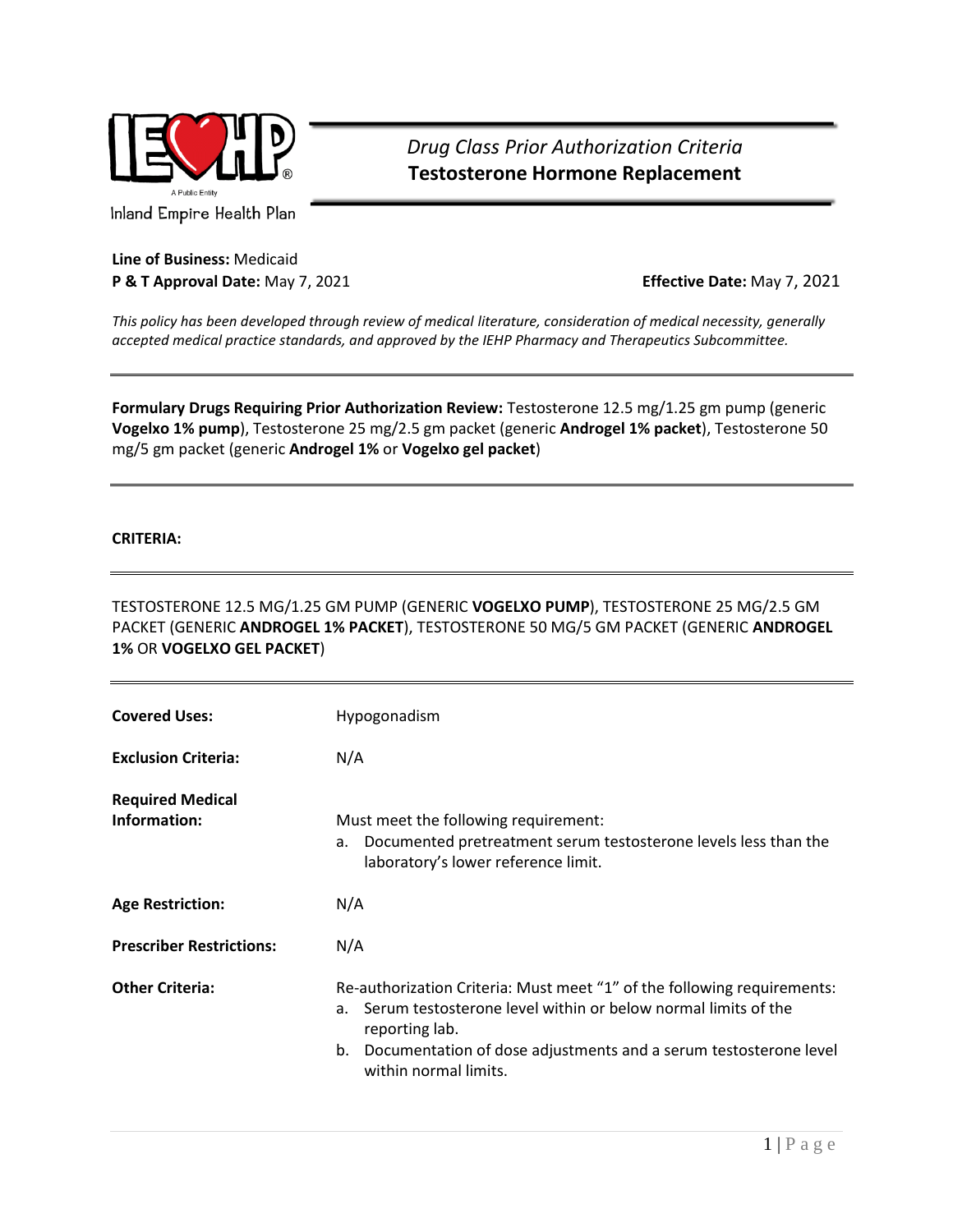| <b>Covered Uses:</b>                    | Treatment of HIV-associated Hypogonadism                                                                                                                                                                         |  |  |
|-----------------------------------------|------------------------------------------------------------------------------------------------------------------------------------------------------------------------------------------------------------------|--|--|
| <b>Exclusion Criteria:</b>              | N/A                                                                                                                                                                                                              |  |  |
| <b>Required Medical</b><br>Information: | Must meet the following requirement:<br>Documented pretreatment total testosterone levels less than the<br>a.<br>median age-adjusted testosterone levels or less than the<br>laboratory's lower reference limit. |  |  |
| <b>Age Restriction:</b>                 | N/A                                                                                                                                                                                                              |  |  |
| <b>Prescriber Restrictions:</b>         | HIV Specialist or Infectious Disease Specialist                                                                                                                                                                  |  |  |
| <b>Other Criteria:</b>                  | Re-authorization Criteria: Must meet the following requirement:<br>Documented clinical response (e.g. improvement in weight, lean<br>a.<br>body mass) within the past 6 months (180 days).                       |  |  |
| <b>Covered Uses:</b>                    | <b>Transgender Hormonal Treatment</b>                                                                                                                                                                            |  |  |
|                                         |                                                                                                                                                                                                                  |  |  |
| <b>Exclusion Criteria:</b>              | N/A                                                                                                                                                                                                              |  |  |
| <b>Required Medical</b><br>Information: | Please refer to Transgender Hormonal Treatment Pediatric Policy and<br>Transgender Hormonal Treatment Adult Policy.                                                                                              |  |  |
| <b>Age Restriction:</b>                 | N/A                                                                                                                                                                                                              |  |  |
| <b>Prescriber Restrictions:</b>         | N/A                                                                                                                                                                                                              |  |  |